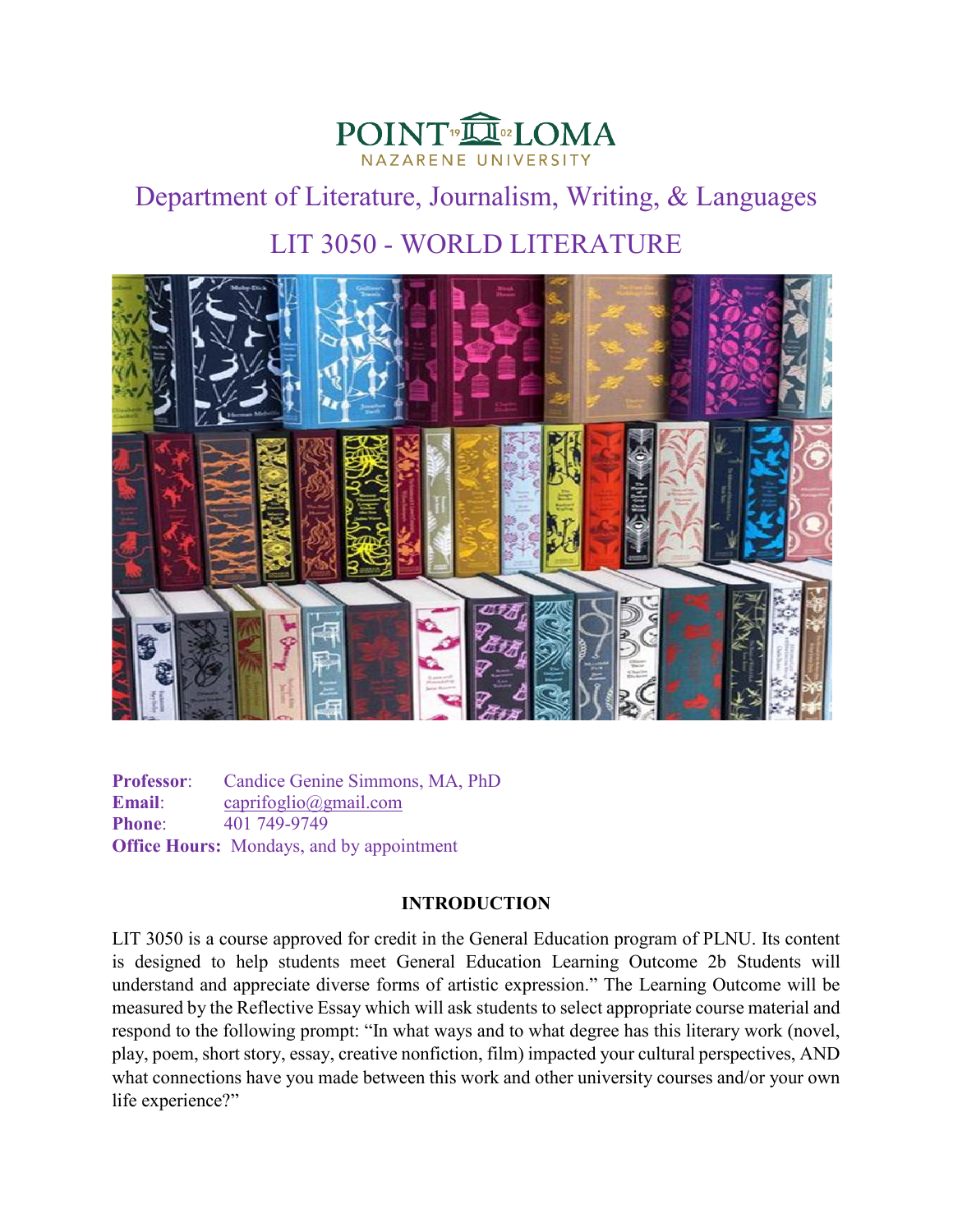## **UNIVERSITY GENERAL EDUCATION MISSION STATEMENT**

PLNU provides a foundational course of study in the liberal arts informed by the life, death, and resurrection of Jesus Christ. In keeping with the Wesleyan tradition, the curriculum equips students with a broad range of knowledge and skills within and across disciplines to enrich major study, lifelong learning, and vocational service as Christ-like participants in the world's diverse societies and cultures.

# **COURSE LEARNING OUTCOMES**

The aspired "learning outcome" for you, a student in this course – World Literature (Literature 3050) – is that by the end of this course you will be enabled to:

- 1. Closely read and critically analyze texts in their original languages and/or in translation;
- 2. Recall, identify and use fundamental concepts of literary study to read and discuss texts, e.g.,
	- a. Standard literary terminology
	- b. Modes/genres of literature
	- c. Elements of literary genres
	- d. Literary periods (dates, writers, characteristics, and important developments)
	- e. Contemporary critical approaches
	- f. Extra-literary research

3. Analyze the social, cultural, ethnic, gendered, and/or historical contexts of the works and their authors, and connect the texts with your own lives.

4. Create (synthesis, evaluation) detailed and informed textual analysis of literary works employing secondary sources and applying concepts of literary study and literary theory.

# **A WORD TO THE STUDENT FROM THE PROFESSOR**

Literature 3050, World Literature, is a general education course designed to acquaint you, the student of higher education, with selective works universally acknowledged as "classics,' i.e., "Great Works." This particular course features works from the 18th century up through the modern era and is one of the components of the General Education Program at Point Loma Nazarene University, under the category Developing Cognitive Abilities, namely "Seeking Cultural Perspectives." By including this course in a common educational experience for undergraduates, the faculty of P.L.N.U. support the pursuit of personal awareness and skill development, focusing on the analytical, communicative, and quantitative skills necessary for successful living in society.

# **SUGGESTED TEXTS**

We will be reading various texts over the course of the semester, all of which can be found online.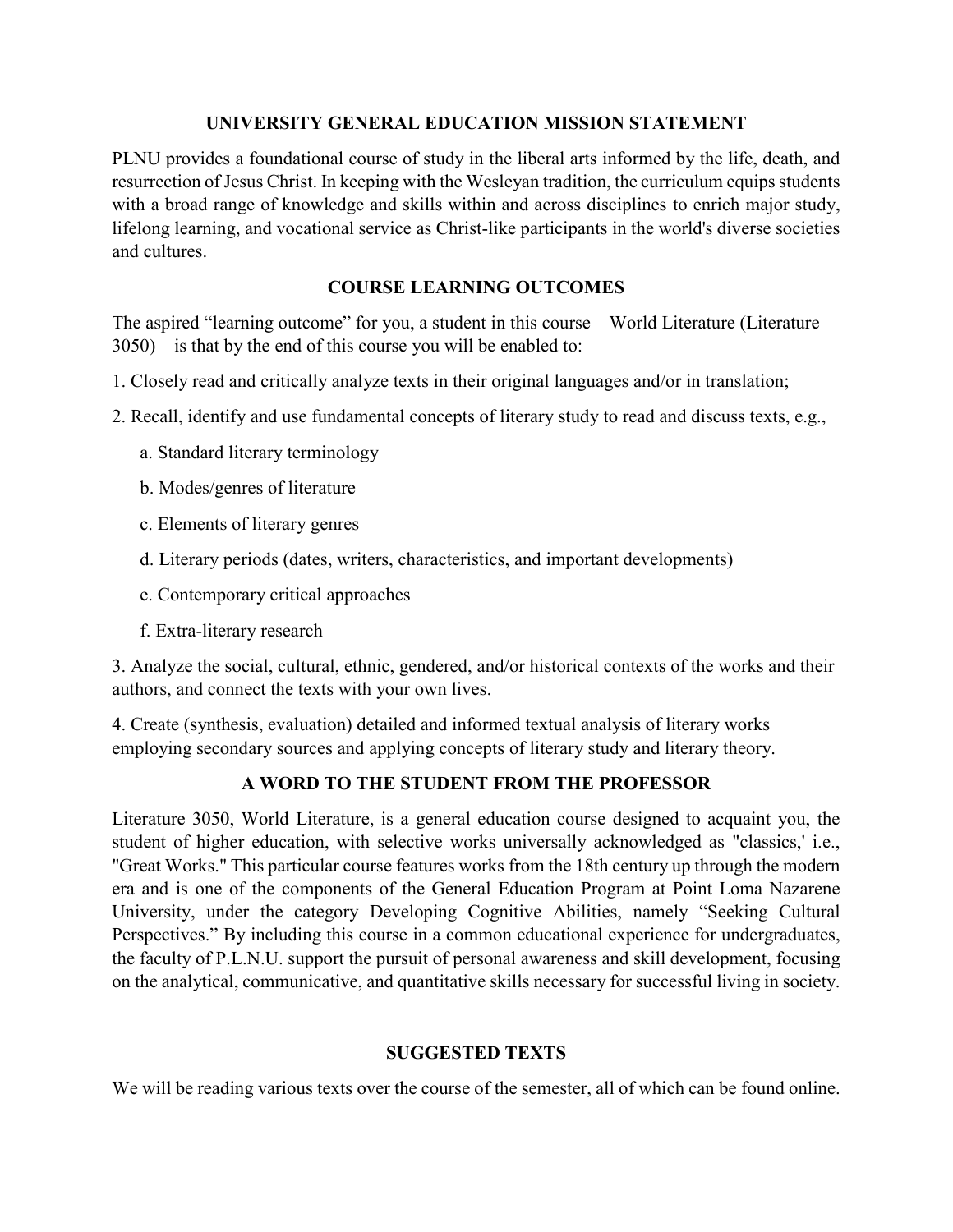## So…

WHY read literature, let alone classics, you ask? The above-mentioned works are all considered "classics," because they were created by artistic writers of singular genius. They have not, however, found universal acclaim merely because of creative form, but also because of profound combination of form and content. Importantly, each work has something significant to contribute to our understanding about the essence of life, society, God, the world, man and woman, and the interwoven relationships each has with the other. In other words, these works are "stories" about you and me and the complex, problematic, oftentimes painful, yet beautiful and exciting world in which we live.

In order to properly gain insight and appreciation into these works, you may well find it necessary to read each work thoughtfully and then to review what you have read. By engaging in this practice, you will be training yourself to read with an ever increasing level of comprehension, a skill that you will take with you throughout your future life both as a reader (of any type of literature including the Bible) and as a viewer of other media forms, such as the film medium. Critical thinking and framing, as we will be doing together, will be an important contribution to your life in whatever field you may find yourself. More specifically, this course is intended to introduce you to samples of some of the greatest works of literature ever produced by thinking and creating artists, throughout various parts of our world, a world which, as you are well aware, is becoming increasingly smaller and complex. Because these works are masterpieces, (the list of classics is not codified and is continually expanding as we are introduced to writers heretofore ignored or silenced), it is hoped that your learning will not be an esoteric learning experience in an "ivory tower." On the contrary, these works should stimulate your mind and your independent thinking. My personal goal is to engage you in a close examination of some of the tough, but essential (universal), questions and issues that impact all our lives, i.e., aspects of life which all humans commonly share. At the same time, you will become well versed, it is hoped, in some of the most noted masterpieces of all world literature. And all this we do together as a community of learners, meaning we will be experiencing these new worlds of thought together in a shared community experience. Finally, this course is designed to help you grow both intellectually and spiritually, and also to assist you in coming to a deeper understanding and love of God, of yourself and of others, as well as of the world we live in, thereby enriching your life while also preparing you for a life of continued learning and thought.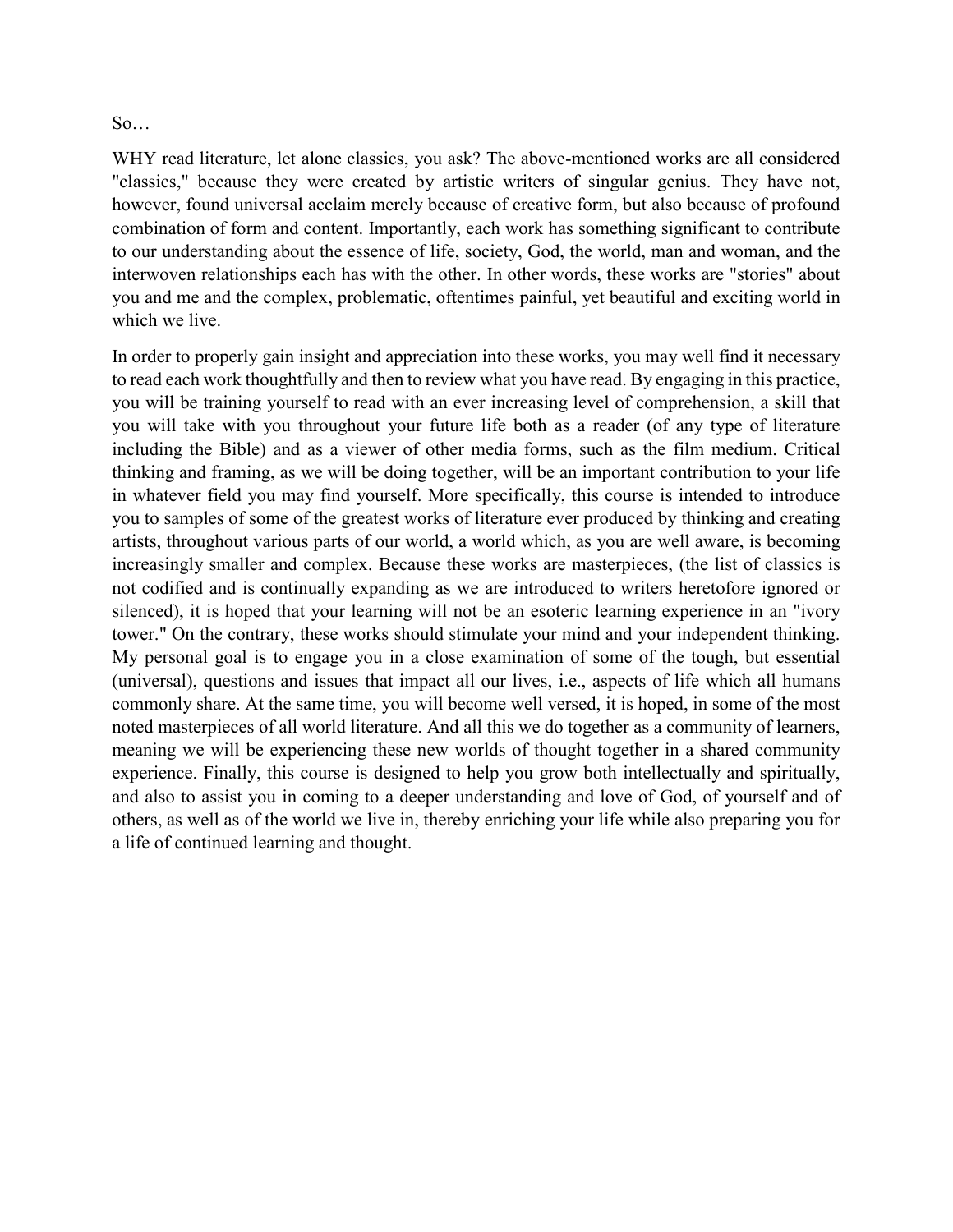## Weekly Sequence of Instruction - subject to change

#### Week 1

Course Introduction, Objectives, Glossary. Literary terminology Read Updike's "A&P" Read Hemingway's "Hills Like White Elephants" Read Vonnegut's "Harrison Bergeron" Read Bradbury's "A Sound of Thunder"

### Week 2

Read Baldwin's "Sonny's Blues" Read excerpt from Fuguet and Martinez *Road Story* (a graphic novel) NOTE: 10 PAGES IN TOTAL<http://wordswithoutborders.org/graphic-lit/from-road-story> Read O'Brien's "The Things They Carried" and "How To Tell a True War Story" Read Borges' "The Shape of the Sword" Read Carver's "What We Talk About When We Talk About Love" Read Wilde's "The Nightingale and the Rose"

### Week 3

Read Oates' "Where Are You Going, Where Have You Been?" Read Lessing's "A Woman on the Roof" Read Fitzgerald's "Babylon Revisited" Read Fitzgerald's "The Offshore Pirate"

## Week 4

Read Woolf's "A Haunted House" Read D.H. Lawrence's "The Rocking Horse Winner" Read Walker's "Everyday Use" Read Williams' "The Use of Force"

#### Week 5

Read Collins' "Introduction to Poetry" Read Neruda's "Poetry" Read Bishop's "One Art" Read Cummings' "In Just" Read Housman's "To an Athlete Dying Young" Read Langston Hughes' "Dream Variations" and "Harlem" Read Williams' "The Red Wheelbarrow" Read Robert Frost's "The Road Not Taken" and "Stopping by Woods…" Read Hayden's, "Those Winter Sundays" **Final paper due**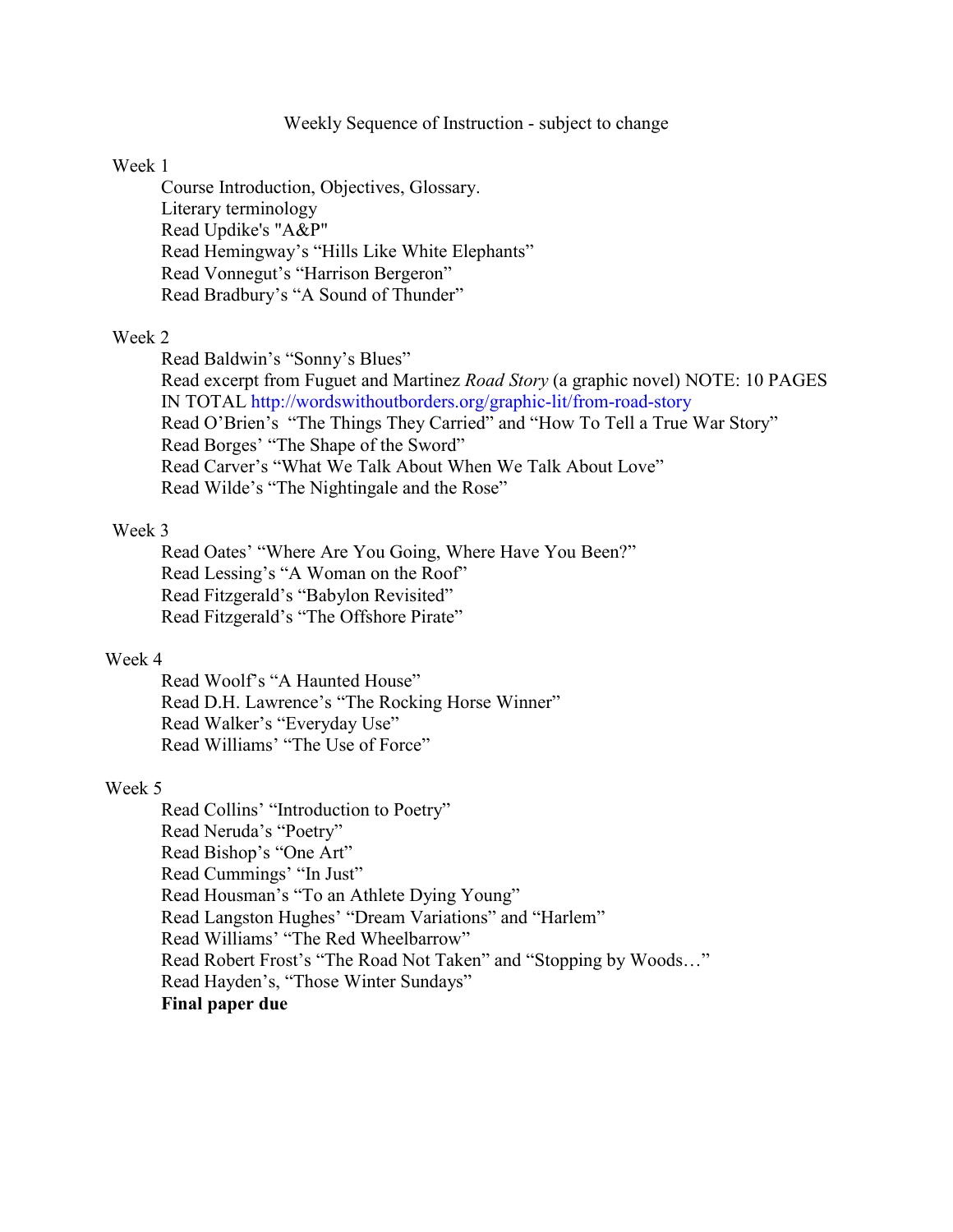## **GRADING**

## *The grade you receive in this course is based on the following criteria:*

*The grade you receive in this course is based on the following criteria:*

- 1. the quizzes: 200 pts
- 2. the mid-term: 200 pts
- 3. the final project: 200 pts
- 4. participation (homework, group work, discussion boards, and engagement/attendance): 400 pts

The mid-term will cover the first part of the term; the final paper will be due the last day of class. Quizzes cover the assigned reading for any given day and are objective in nature, geared to reward you for having read the material when assigned. You will have approximately 7 quizzes, which will result in an average quiz grade.

## **ACADEMIC ACCOMMODATIONS**

While all students are expected to meet the minimum standards for completion of this course as established by the instructor, students with disabilities may require academic accommodations. At Point Loma Nazarene University, these students are requested to file documentation during the first two weeks of the semester with the Academic Support Center (ASC), located in the Bond Academic Center. This policy assists the University in its commitment to full compliance with Section 504 of the Rehabilitation Act and the Americans with Disabilities Act. Section 504 (a) prohibits discrimination against students with special needs and guarantees all qualified students equal access to and benefits of PLNU programs and activities. Once the student files documentation, the ASC will contact the student's instructors and provide written recommendations for reasonable and appropriate accommodations to meet the individual learning needs of the student.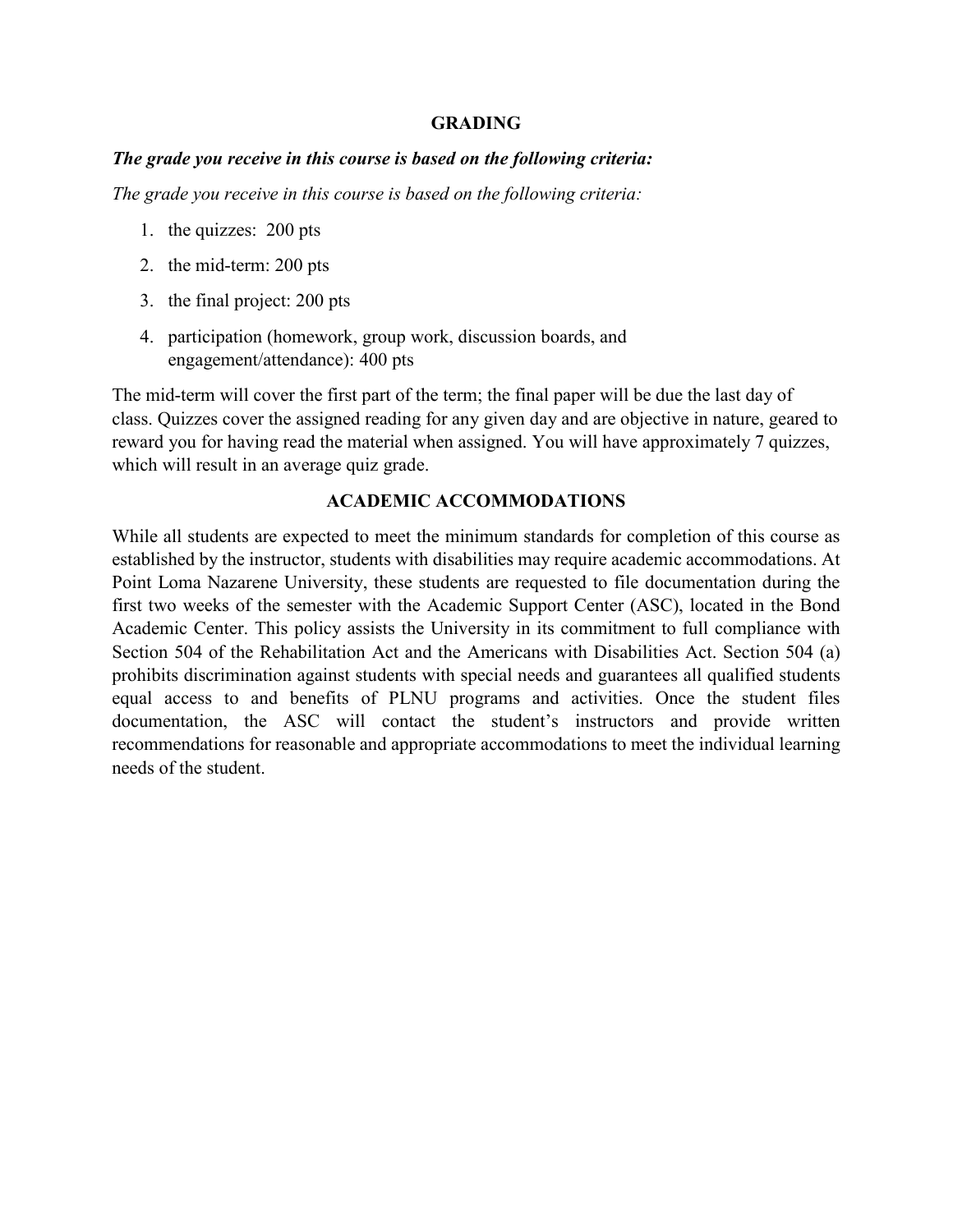**Instructions:** Choose one work from our course readings that has impacted your understanding and appreciation of cultural perspectives to some degree and write a response to the prompt below.

**Prompt:** In what ways and to what degree has this literary work (novel, play, poem, short story, essay, creative nonfiction, film) impacted your cultural perspectives, and what connections have you made between this work and other university courses and/or your own life experience?

# **Specifications:**

- Your essay response should be thesis-driven, elaborated by reasons, and supported with textual evidence properly cited with MLA style from the work itself.
- Length of essays should be 2-3 double-spaced pages in 12-point font type.
- Essays earning highest marks must address both aspects (impact, connections) of the prompt.

**AAC&U Rubrics:** AAC&U Rubric: Intercultural Knowledge and Competence Value Rubric

**Due**: Portfolium submission by the last day of class.

# **PARTICIPATION**

Participation is important to your final grade. Much of the course involves discussion and, as such, requires you regularly contribute your insights weekly via discussion boards. The participation grade includes homework, preparatory reading, online attendance, effort invested in class discussion and presentations, and peer review. Since this is a discussion-based class, it is vital that you listen and speak respectfully to others. I also encourage you to express your opinions – they will help inspire good discussions. Your participation in class, and scheduled conferences count for 10% of your grade.

# **IF YOU ARE ABSENT**…

You are still responsible for knowing what the homework is, and when it is due (everything is online).

# **POLICIES & PROCEDURES**

**Attendance**: Since this is a discussion-oriented course, your participation is crucial. Regular virtual attendance will greatly elevate your chances of performing well.

**Plagiarism**: All work in this course must be original. Plagiarism will result in serious consequences ranging from grade reduction to failure in the class to expulsion from the college.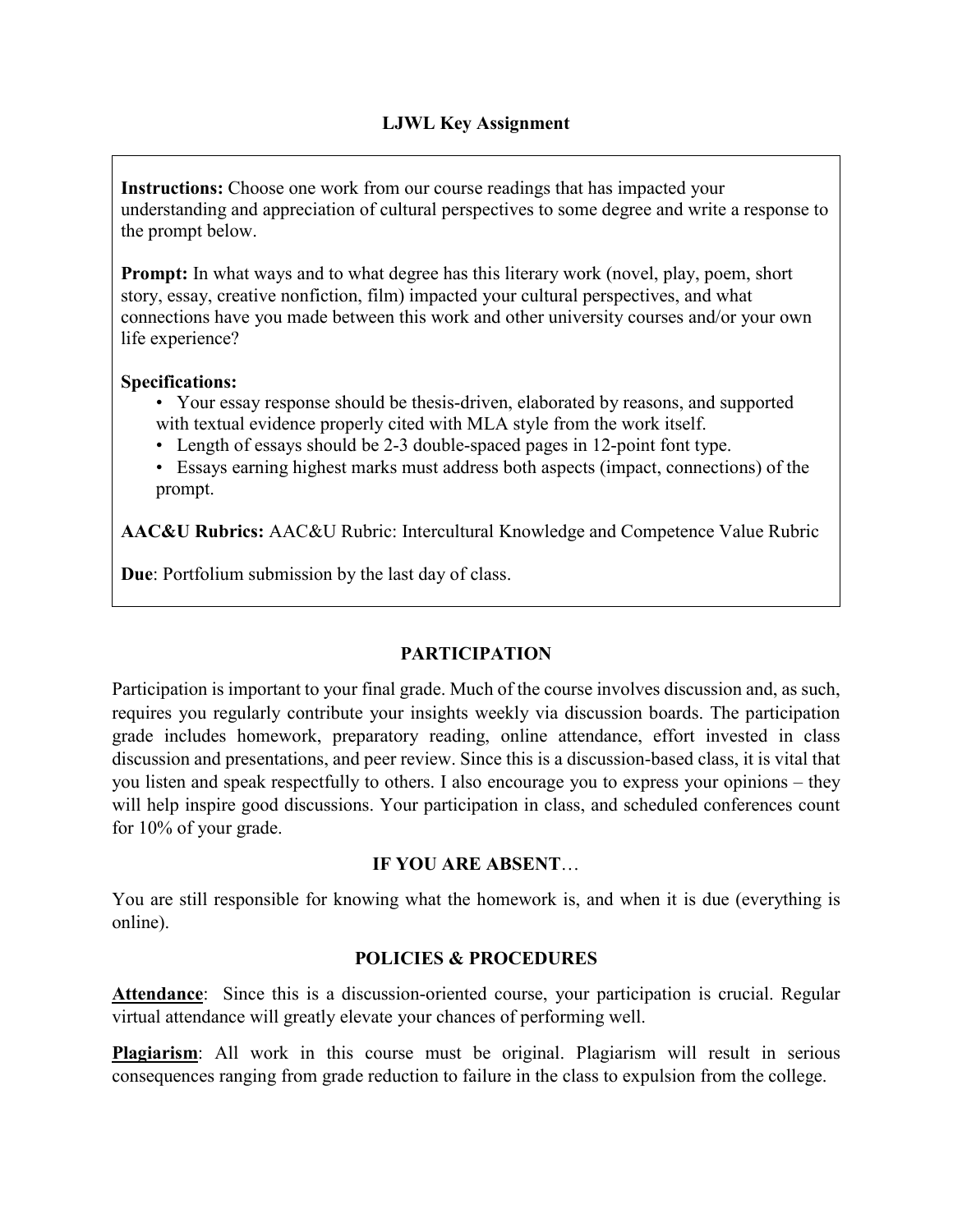# **PLNU ACADEMIC HONESTY POLICY**

Students should demonstrate academic honesty by doing original work and by giving appropriate credit to the ideas of others. Academic dishonesty is the act of presenting information, ideas, and/or concepts as one's own when in reality they are the results of another person's creativity and effort. A faculty member who believes a situation involving academic dishonesty has been detected may assign a failing grade for that assignment or examination, or, depending on the seriousness of the offense, for the course. Faculty should follow and students may appeal using the procedure in the university Catalog. See Academic Policies for definitions of kinds of academic dishonesty and for further policy information.

**Respect**: Since this is a discussion-based class, it is vital that you act respectfully to others at all times. I encourage you to express your opinions, of course – they will help inspire good discussions, but please center your discussion responses in respect, understanding, and compassion, as well as positive feedback.

**Correspondence:** Please email me with questions about homework, essays, concerns you may have. If you miss a class, please email rather than text. That way, I can send attachments for any handouts you may have missed.

Via TEXT, please ALWAYS indicate who it is. I do not save student numbers in my phone. Mention class date and time, as well, please. Please ONLY text between 8:00AM and 8:00PM, no earlier or later. You can email me at any time of the day or night.

Via EMAIL, please treat emails as a formal correspondence with a subject line (please indicate class, day, and time), opening/greeting (Dear, Good morning, etc.), the purpose of your email (body), and a closing (Thank you, Sincerely, Best…my personal favorite… Gratefully yours).

# **Course Structure and expectations:**

The **modules** are organized by week, and all necessary content will be included for that week. In order to get full credit for any given week, please make sure to do all the readings, homework, quiz, and discussion posts.

The **quizzes** are very straightforward. If you have done the reading, you will get an A. They will always be due by Wednesday.

The **discussion posts** are due as follows:

Discussion 1:

By Tuesday, your initial post

By Saturday: two responses to classmates on separate days (between Wednesday and Saturday)

Discussion 2:

By Thursday, your initial post